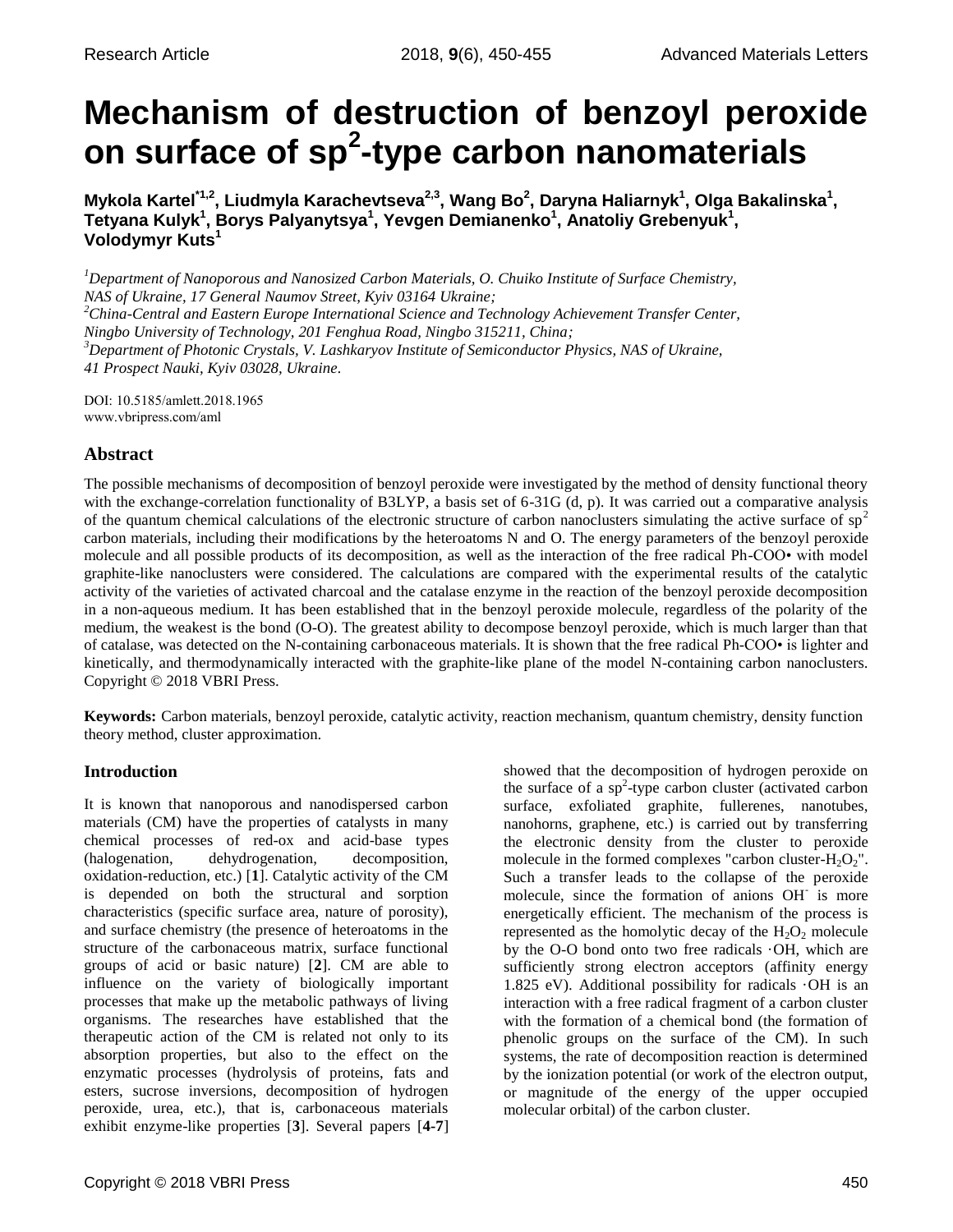Recently, the attention of researchers attracts the use of enzymes in non-aqueous media, since a number of practically important organic peroxides and hydroperoxides are not water soluble [**8-10**]. Therefore, we consider interesting and relevant studies of the enzyme-like activity of CM in non-aqueous solutions.

The purpose of this work is to study the mechanism of decomposition of organic peroxide on the example of benzoyl peroxide (BP) on the basis of quantum chemical calculations of the molecular structure in different media, as well as to simulate the interaction of the benzoateradical PhCOO• (product of PB decay) with model  $sp^2$ carbon nanoclusters, which include N- and Oheteroatoms. Results of calculations are compared with experimental data of the BP decomposition in the presence of the samples of activated carbon KAU and its N- and O-modified forms [**11**].

#### **Experimental**

To establish the mechanism of the influence of the electronic structure of the CM on the BP decomposition, it is carried out the quantum-chemical calculations of the energy of the bonds in the molecule of the peroxide itself Ph-(CO)-O-O-(OC)-Ph, located in different media, and the interaction of the free radical PhCOO• formed during the homolytic breakdown of the BP peroxide group with graphite-like planes of model carbon nanoclusters, including ones with inclusion in the structure of a certain number of N- and O-heteroatoms. Calculations were made using the US GAMESS program [**12**] by the theory of function density with the exchange-correlation functional В3LYP [**13, 14**] with the use of the dispersion correction [**15**] and the base set 6-31G (d, p). The solvent medium was modeled in the approximation of the continuum solvent model (polarization continuum model, PCM) [**16**]. The free energy of physical adsorption (*ΔGphs*) was calculated as the difference between the total energy of the physically adsorbed complexes [PhCOO•...CM] and the sum of the total energies of the individual radicals [PhCOO•] and graphite-like clusters [CM], taking into account the corresponding thermodynamic corrections:

$$
\Delta G_{phs} = G^0_{298} [\text{PhCOO} \cdot \dots \text{CM}] - G^0_{298} [\text{PhCOO} \cdot ] - G^0_{298} [\text{CM}].
$$

The activation energy was defined by the formula:

 $\Delta G_{act} = G_{298}^0$  (transition state) -  $G_{298}^0$  (reactants), and the energetic effect of the reaction (*ΔGre*), respectively:

$$
\Delta G_{re} = G_{298}^{0}
$$
 (reaction products) -  $G_{298}^{0}$  (reactants),

where  $G^0_{298} = E_t + ZPE + G_{0\rightarrow 298K}$ , in which  $E_t$  is the total energy of the corresponding optimized structure, and the energy of zero oscillations (*ZPE*) and the correction value *G*<sub>0→298K</sub> were found by calculating the Hessian matrix of each of these states. For the reliability of the found energy minima and transition states on hypersurface of potential energy, a verification was carried out in accordance with the Merrell-Leydler theory with the additional calculation of the Hesse matrix [**17**], which allows to determine

thermodynamic and kinetic characteristics (free energy of physical sorption *ΔGphs*, chemisorption *ΔGchs* and Gibbs' activation *ΔGact*) for reaction of the interaction of the radical PhCOO• with graphite-like planes of model nanoclusters at 298 К.

For objective interpretation of the results of quantumchemical calculations, they were compared with the data of experimental studies of PB decomposition on samples of activated carbon KAU and its two modifications oxidized (O-KAU) and nitrogen-containing (N-KAU) ones obtained by treatment of 30% solution of nitric acid and by calcination of urea soaked oxidized carbon [**11**]. Characteristics of samples are presented in **Table 1** [**11, 18**].

**Table 1.** Elemental composition, surface chemistry, structural-sorption and catalytic properties of carbon materials on the basis of activated carbon KAU.

| <b>Parameters</b>                        | <b>Samples of CM</b>                 |                          |                     |  |  |  |  |
|------------------------------------------|--------------------------------------|--------------------------|---------------------|--|--|--|--|
|                                          | <b>KAU</b><br><b>O-KAU</b>           |                          | N-KAU               |  |  |  |  |
| Elemental composition, wt.% (at.%):      |                                      |                          |                     |  |  |  |  |
| Carbon                                   | 99.4 (97.3)                          | $\overline{96.2}$ (86.4) | 89.2 (72.3)         |  |  |  |  |
| Hydrogen                                 | 0.2(2.4)                             | 1.1(11.8)                | 2.3(22.3)           |  |  |  |  |
| Oxygen                                   | 0.1(0.1)                             | 2.1(1.4)                 | 6.2(3.8)            |  |  |  |  |
| Nitrogen                                 | 0.3(0.2)                             | 0.6(0.4)                 | 2.3(1.6)            |  |  |  |  |
|                                          | Functional surface groups, meq/g:    |                          |                     |  |  |  |  |
| Carboxylic                               | 0.04                                 | 0.84                     | $\theta$            |  |  |  |  |
| Lactonic                                 | 0.06                                 | 0.20                     | 0.45                |  |  |  |  |
| Phenolic                                 | 0.02                                 | 1.39                     | 0.05                |  |  |  |  |
| Total acidic                             | 0.12                                 | 2.43                     | 0.50                |  |  |  |  |
| Total basic                              | $\Omega$                             | 0                        | 1.90                |  |  |  |  |
|                                          | Structural sorption characteristics: |                          |                     |  |  |  |  |
| Pore volume                              |                                      |                          |                     |  |  |  |  |
| $(VS)$ , cm <sup>3</sup> /g              | 0.50                                 | 0.85                     | 0.90                |  |  |  |  |
| <b>BET</b> surface area                  |                                      |                          |                     |  |  |  |  |
| $(S_{sp})$ , m <sup>2</sup> /g           | 920                                  | 790                      | 940                 |  |  |  |  |
| Average pore                             |                                      |                          |                     |  |  |  |  |
| radius (ř), nm                           | 2.1                                  | 2.2                      | 2.0                 |  |  |  |  |
| Catalytic activity on BP decomposition*: |                                      |                          |                     |  |  |  |  |
| Michaelis'                               |                                      |                          |                     |  |  |  |  |
| constant, mM/L                           | 480                                  | 1120                     | 30                  |  |  |  |  |
| Coefficient of                           |                                      |                          |                     |  |  |  |  |
| affinity                                 | $2.1 \cdot 10^{-3}$                  | $8.9 \cdot 10^{-4}$      | $3.3 \cdot 10^{-2}$ |  |  |  |  |

\*The catalytic ability of CM in relation to the decomposition of BP were determined and compared with the activity of catalase by the method of studying the kinetic regularities of the course of enzymatic reactions over the Michaelis' constants (K<sub>M</sub>) [18]. These constants were determined from the dependences of Laynuiver - Burk in the double inverse coordinates of the initial reaction rate and the concentration of the substrate (BP solutions in ethyl acetate) [**19**]. For catalase  $K_M$  in this reaction was 340 mmol/L (coefficient of affinity 2.9·10<sup>-3</sup>).

The analysis of the reaction products of the BP decomposition was carried out by the method of TPD mass-spectrometry [**20**] in the range 1-210 a.m.u. The most probable products corresponding to certain masses are given in **Table 2.**

**Table 2.** Probable products of the catalytic benzoyl peroxide decomposition on the carbon materials (samples of activated carbons KAU) according to the temperature-programmable mass-spectrometry.

| m/z      | <b>Products</b>   |
|----------|-------------------|
| 17, 18   | $OH$ , $H2O$      |
| 28       | CO                |
| 44       | CO <sub>2</sub>   |
| 77       | Ph                |
| 105      | PhCO <sup>2</sup> |
| 121, 122 | PhCOO , PhCOOH    |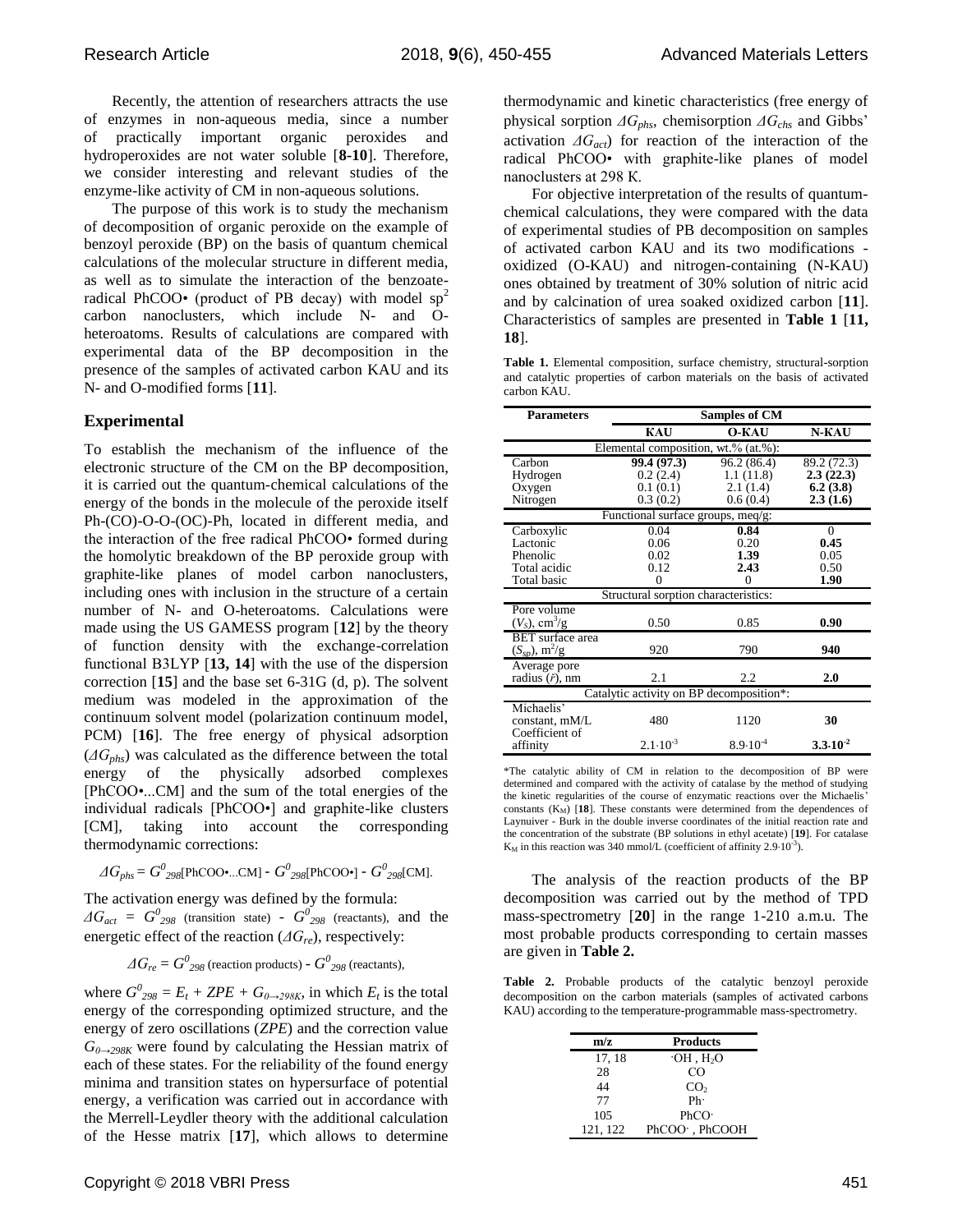## **Results and discussion**

The experimental data presented in the methodical part show that the catalytic activity of CM (activated carbon of KAU and its modifications) in the BP decomposition is significantly increased (*K<sup>M</sup>* decreases) with increasing volume of sorption pores (*VS*) and specific surface area of (*Ssp*), and, vice versa, with a decrease in the average pore radius (*ř*). But the greatest influence on catalytic activity is observed from the presence of N- and O-heteroatoms. Thus, the introduction of N-atoms into the carbon matrix increases, and O-atoms (in the form of surface groups of acidic nature) decreases the catalytic activity of CM in the BP decomposition. Similar patterns were observed in works  $[6, 7, 21]$  at study of  $H_2O_2$  decomposition by different nitrogen and oxygen-containing CM. It should also be noted that the enzyme-like ability of N-containing carbon in a non-aqueous medium was on the order higher than activity of native catalase. This gives us reason to suppose that the activity of CM in the reactions of the BP decomposition in non-aqueous media will be equally determined by the electron-donor ability of a carbon catalyst, namely, its ionization potential  $I_p$  (or the work of electron output *A<sup>e</sup>* , or the energy level of upper occupied molecular orbital of the  $E_{HOMO}$ , etc.).

## *Quantum-chemical study of homolytic degradation of benzoyl peroxide*

The calculations for optimization of the structure and energy parameters of the BP molecule and all possible products obtained at breakage of bonds are made. In particular, it is considered the homolytic coupling of O–O (1) (**Fig. 1a**) with the formation of two free radicals PhCOO•, the relative molecular weight of which is 121 a.m.u. In turn (**Fig. 1b**), radical PhCOO• can homolytically decompose onto phenyl-radical Ph• (77 a.m.u.) with the release of  $CO_2$  molecule (44 a.m.u.).



**Fig. 1.** Possible ruptures of covalent bonds in the molecule BP (a) and products of its decomposing (b, c) by the homolytic mechanism.

The BP molecule can also decompose with coupling O–C (2) (**Fig. 1a**) onto two free radicals PhCOOO• and PhCO• with respective molecular weight of 137 and 105 a.m.u. The first of these can be disintegrated with the formation of molecule  $O_2$  and a free radical PhCO $\bullet$ , which, in turn, can decompose with the breakdown of the C–C bond to the molecule CO (28 a.m.u.) and phenyl radical Ph•. It is also possible a breakage of the C–C bond (3) (**Fig. 1a**). In this case, the phenyl radical Ph• and the radical PhCOOOCO• with a weight of 165 a.m.u. can be formed. The last, like the preceding one, can decay with the break-up of the O–O bond (5) (**Fig. 1c**) and the formation of the PhCOO $\cdot$  radical and molecule CO<sub>2</sub>. It should be noted that the radical PhCOOOCO• (**Fig. 1c**) did not succeed in locating in general, since optimizing the structure of it lead to increase of the interatomic distance of the O–O linkage (5) to 2.5 Å and more, which in effect means its breaking and formation of radical PhCOO $\cdot$  and molecule CO<sub>2</sub>. Consequently, the absence in the experimental TPD of mass spectra of a fragment with a mass number of 165 a.m.u. is explained by the theoretically predicted thermodynamic instability of the mentioned radical (**Fig. 1c**).

The results of calculations on the values of the energy of bond breaks in the BP molecule are summarized in **Table 3**. As can be seen, regardless of the medium chosen for calculating, in the BP molecule the bond O–O is weakest (**Fig. 1a**), and this results to the formation of two radicals PhCOO•. Significantly stronger bond is between the carboxyl group and benzene ring C–C (3) (**Fig. 1a**). The strongest link is O–C (2) between the peroxide oxygen and carbon of the carboxyl group (**Fig. 1a**). The thermodynamic probability of its rupture is the lowest, which is confirmed by the absence in the experimental TPD of the mass spectrum of a fragment with a mass number of 137.

**Table 3.** The values of the energy of breaking of bonds in the molecule of benzoyl peroxide in different media (kJ/mol).

|                               | Energy of breakage, kJ/mol |              |              |            |
|-------------------------------|----------------------------|--------------|--------------|------------|
| Media $(\mu; \varepsilon)$    | $0-0$<br>(1)               | $O-C$<br>(2) | $C-C$<br>(3) | C-C<br>(4) |
| Ethyl acetate $(6.1; 1.81)$   | 92.55                      | 319.5        | 120.6        | 22.4       |
| Acetone (20.9; 2.84)          | 96.71                      | 326.2        | 123.1        | 25.7       |
| Carbon tetrachloride (2.2; 0) | 101.3                      | 329.7        | 123.7        | 25.9       |
| Butanol (17.1; 1.66)          | 104.5                      | 327.9        | 136.8        | 22.6       |
| Acetic acid (6.19; 1.74)      | 114.9                      | 335.6        | 147.2        | 20.5       |
| Vacuum $(1; 0)$               | 105.5                      | 392.2        | 123.5        | 18.2       |

Thus, with the breakdown of the bond С–С (3), four products of BP decomposition can be formed - stable molecules CO and  $CO<sub>2</sub>$  (28 and 44 a.m.u.) and two free radicals PhCOO• and Ph• (105 and 77 a.m.u.), which can take part in interaction with CM.

The obtained results suggest that homolytic degradation of the BP molecule, irrespective of the medium, is most likely to be decomposed into two PhCOO• radicals, which subsequently interact with nanoclusters of CM surface or decompose on the phenyl radical Ph $\bullet$  and the molecule  $CO<sub>2</sub>$ .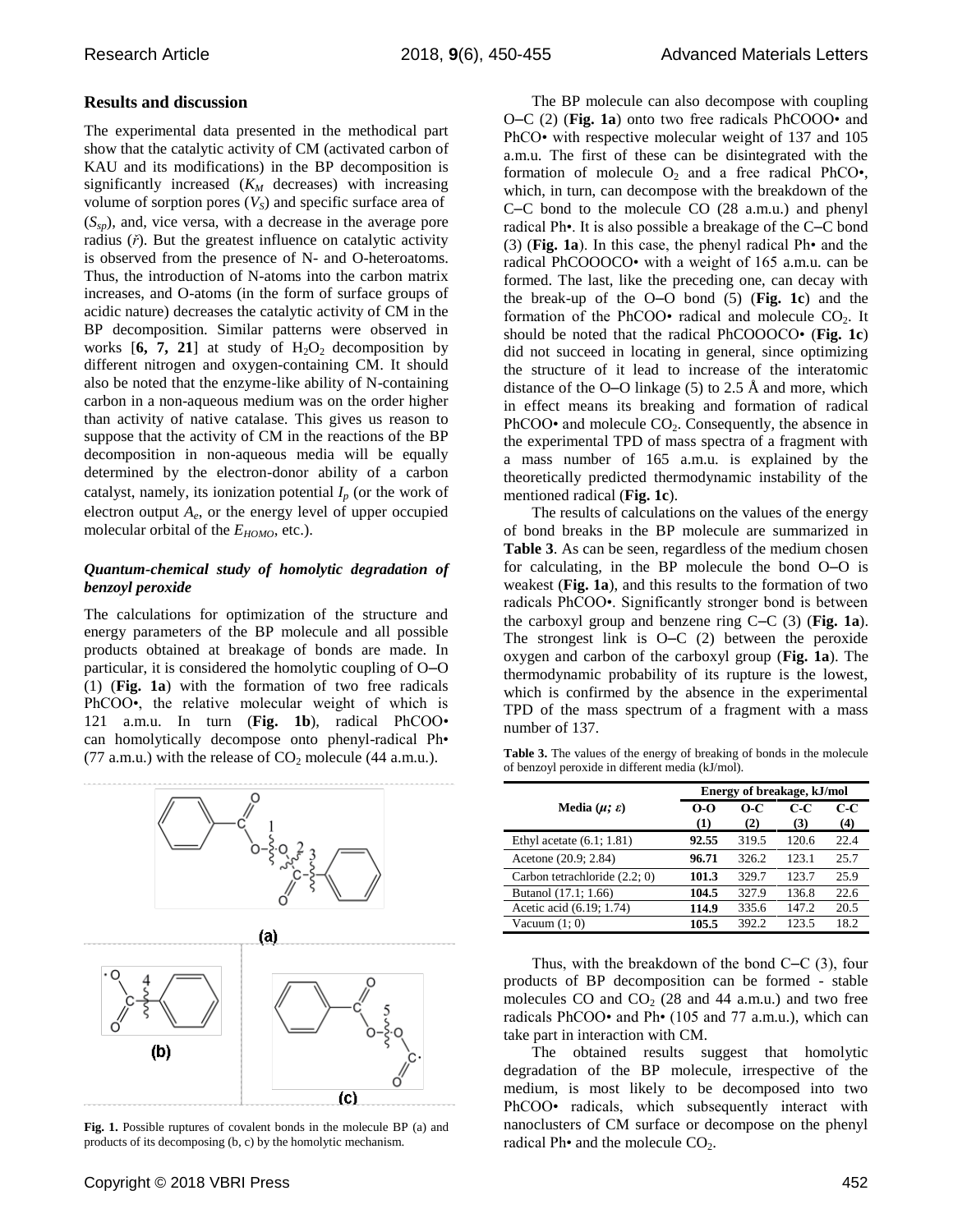### *Quantum-chemical study of the interaction of free radical PhCOO• with graphite-like nanocluster of CM*

Coming from the elemental composition, structuralsorption characteristics and the nature of the surface functional groups of the studied CM (**Table 1**), it is practically impossible to uniquely propose universal structures that would simulate the reagent plots of the carbonaceous catalyst surface. The chemical composition of real catalysts involves the presence of four basic elements: С, Н, О and N. Their ratio can vary widely, and this affects the identity and properties of the CM. Thus, a small percentage of H, O, and N in the material make it possible to consider as pure carbon. A significant percentage of H converge material to organic compounds of polyaromatic type. A high content of O in the material causes the presence of an independent class of substances called oxidized CM (oxidized carbon, oxidized graphite, oxidized graphene, oxidized nanotubes, etc.), and they are often considered as carbonaceous cation exchangers. Finally, CM with a high content of N (nitrogen-containing materials) are known as having an increased basicity and appear anion exchange and electron-donating properties.

It is known from experiment [**11**] that oxidation of CM leads to decrease, while nitrogenation of carbon matrix to increase of their catalytic activity in the reactions of decomposition of hydrogen peroxide, benzoyl and lauryl peroxides, etc. Typically, the value of the catalytic activity of the studied CM correlates with their electron donor capacity, which is quantified by physical parameters: ionization potential  $(I_p)$ , work of electron output  $(A_e)$ , energy level of upper occupied molecular orbitals (*EHOMO*) for the corresponding model nanoclusters. It should be emphasized that the results of the calculation of  $I_p$  for model of carbon nanoclusters, which simultaneously contain N- and O-atoms, strongly depends on their number and location. The value of  $I_p$  can be either smaller or greater than the ionization potential of pure carbon nanoclusters [**21**]. For the pure carbon structure of planar  $(sp^2)$  carbon nanoclusters the polyaromatic structure  $C_{16}H_{10}$  (calculated  $I_p = 5.246$  eV) was used:



Since oxidation and nitrogenation of the CM leads to the formation of O-, N-, and mixed O, N-containing products, their surface was modeled by appropriate O-, N-, and mixed N, O-containing nanoclusters. Selective structures are presented in **Fig. 2**. They are grouped so that the first group of them **(1) - (6)** has calculated values of  $I_p$  less, and the second group  $(7)$  **-**  $(12)$  more than for pure carbon nanoclusters  $C_{16}H_{10}$ . The results of calculations are presented in **Table. 4**



**Fig. 2.** Structures of carbon nanoclusters that simulate possible active plots of the carbon materials surface.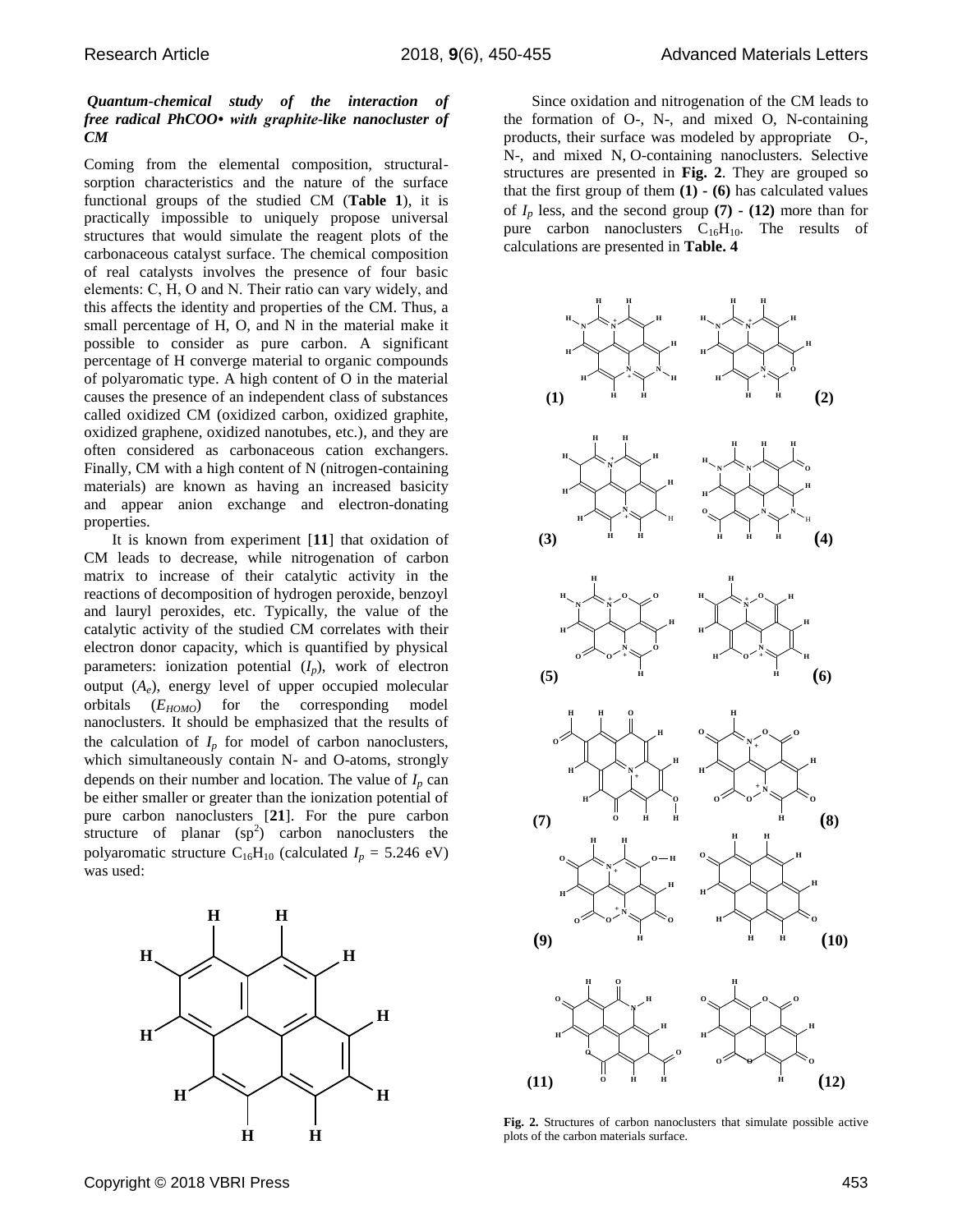**Table 4.** Calculated data for model nanoclusters **(1) - (12)**.

| N              | Formula              | Elemental content, at.% |      |      | $I_p$ , eV |       |
|----------------|----------------------|-------------------------|------|------|------------|-------|
|                |                      | C                       | H    | 0    | N          |       |
| 1              | $C_{12}N_{4}H_{10}$  | 46.2                    | 38.5 |      | 15.3       | 2.425 |
| $\overline{2}$ | $C_{12}N_3O_1H_9$    | 48                      | 36   | 4    | 12         | 2.748 |
| 3              | $C_{14}N_2H_{10}$    | 53.8                    | 38.5 | ۰    | 7.7        | 3.108 |
| 4              | $C_{14}N_4O_2H_{10}$ | 46.7                    | 33.3 | 6.7  | 13.3       | 3.241 |
| 5              | $C_{10}N_3O_5H_5$    | 43.5                    | 21.7 | 21.7 | 13.1       | 3.344 |
| 6              | $C_{12}N_2O_2H_8$    | 50                      | 33.3 | 8.3  | 8.3        | 3.589 |
|                | $C_{16}H_{10}$       | 61.5                    | 38.5 |      |            | 5.246 |
| 7              | $C_{16}N_1O_4H_8$    | 55.2                    | 27.6 | 13.8 | 3.4        | 5.791 |
| 8              | $C_{12}N_2O_6H_4$    | 50                      | 16.7 | 25   | 8.3        | 5.932 |
| 9              | $C_{13}N_2O_5H_6$    | 52                      | 20   | 20   | 8          | 6.057 |
| 10             | $C_{16}O_2H_8$       | 61.5                    | 30.8 | 7.7  |            | 6.370 |
| 11             | $C_{15}N_1O_5H_6$    | 55.6                    | 22.2 | 18.5 | 3.7        | 7.037 |
| 12             | $C_{14}O_6H_4$       | 58.3                    | 16.7 | 25   |            | 7.334 |

On the **Fig. 3** a diagram clearly demonstrates the dependence of the ionization potential of the calculated nanoclusters on the content of N- and O-atoms in them.



**Fig. 3.** The dependence of the ionization potential (in eV) of nanoclusters from the content (in at. %) in them of N- and O-heteroatoms. The plane shows the potential value of polyaromatic structure  $C_{16}H_{10}$  that used as a model of pure carbon nanocluster  $(I_p = 5.246 \text{ eV}).$ 

From **Table 4** and **Fig. 2** it can be seen that the structure **(1)** - **(6)** are N- and N, O-containing nanoclusters, which have higher electron-donor ability than pure carbon nanoclusters  $C_{16}H_{10}$ . Average value  $I_p$ for these structures is  $3.08 \pm 0.33$  eV, which is very close to the magnitude of ionization potential of nanocluster **(3)** - C14N2H<sup>10</sup> (3,108 eV). Structures **(7)** - **(12)** represent Oand O, N-containing nanoclusters that have lower electron-donor ability than pure carbon. The average value  $I_p$  for them is  $6.42 \pm 0.51$  eV, which is close to the magnitude of the potential of the nanocluster **(10)** -  $C_{16}O_2H_8$  (6.370 eV). Therefore, for a detailed definition of the thermodynamic and kinetic characteristics of the interaction of free radicals PhCOO• with graphite-like

planes of pure carbon, nitrogen- and oxygen-containing materials we selected nanoclusters, accordingly,  $C_{16}H_{10}$ ,  $C_{16}O_2H_8$  and  $C_{14}N_2H_{10}$ .

On the basis of quantum-chemical calculations it was established that the interaction of the graphite-like plane of the CM with the radical PhCOO• takes place in two stages:

- (1) Formation of a physically adsorbed complex [PhCOO•...CM]*phs*;
- (2) Formation (after overcoming the energy barrier of the transition state [PhCOO•...CM]*act*) chemical bond between the reactants [PhCOO•–CM]*chs*.

The structure of corresponding nanocomplex (on example of O-containing carbon nanocluster  $C_{16}O_2H_8$  and radical PhCOO•) is shown in **Fig. 4.** For N-containing and pure carbon nanoclusters the structures of the complexes are similar. The resulting thermodynamic (*ΔGphs, ΔGchs*) and kinetic (*ΔGact*) characteristics of the interaction radical PhCOO• and nanoclusters  $C_{16}H_{10}$ ,  $C_{16}O_2H_8$  and  $C_{14}N_2H_{10}$  are presented in **Table 5.** 



**Fig. 4.** Scheme of interaction of the radical PhCOO• with the nanocluster  $C_{16}O_2H_8$ .

**Table 5.** Thermodynamic (*ΔGphs, ΔGchs*) and kinetic (*ΔGact*) characteristics of the interaction of the PhCOO• radical with carbon nanoclusters.

| <b>Nanocluster</b>    | <b>Ionization</b><br>potential, eV | $\Delta G_{\textit{phs}}$ ,<br>k.I/mol | $\Delta G_{act}$ .<br>kJ/mol | $\Delta G_{obs}$ .<br>kJ/mol |
|-----------------------|------------------------------------|----------------------------------------|------------------------------|------------------------------|
| $C_{14}N_2H_{10}$     | 3.108                              | $-18.7$                                | 4.8                          | $-5.30$                      |
| $C_{16}H_{10}$        | 5.246                              | $-13.5$                                | 37.6                         | $-6.60$                      |
| $C_{16}O_2H_8$        | 6.370                              | $-12.0$                                | 35.9                         | $-6.67$                      |
|                       | X                                  | Y,                                     | Υ,                           | Y3                           |
| $R^2(Y = a_i + b_iX)$ |                                    | 0.990                                  | 0.876                        | 0.930                        |

As it can be seen from **Table 5**, the strongest physically adsorbed complex is [PhCOO•...C14N2H10]*phs*, since such system has most negative value of the energy of physical adsorption *ΔGphs*. In such complexes the surface of radical PhCOO• is almost parallel to the graphite-like plane of the nanocluster (**Fig. 4**). The formation of the chemisorption complex [PhCOO $\leftarrow C_{14}N_2H_{10}$ ]<sub>chs</sub> occurs through the formation of a transition state  $[PhCOO \bullet ... C_{14} N_2H_{10}]_{act}$ , in which the radical is coordinated with the plane of the nanocluster by